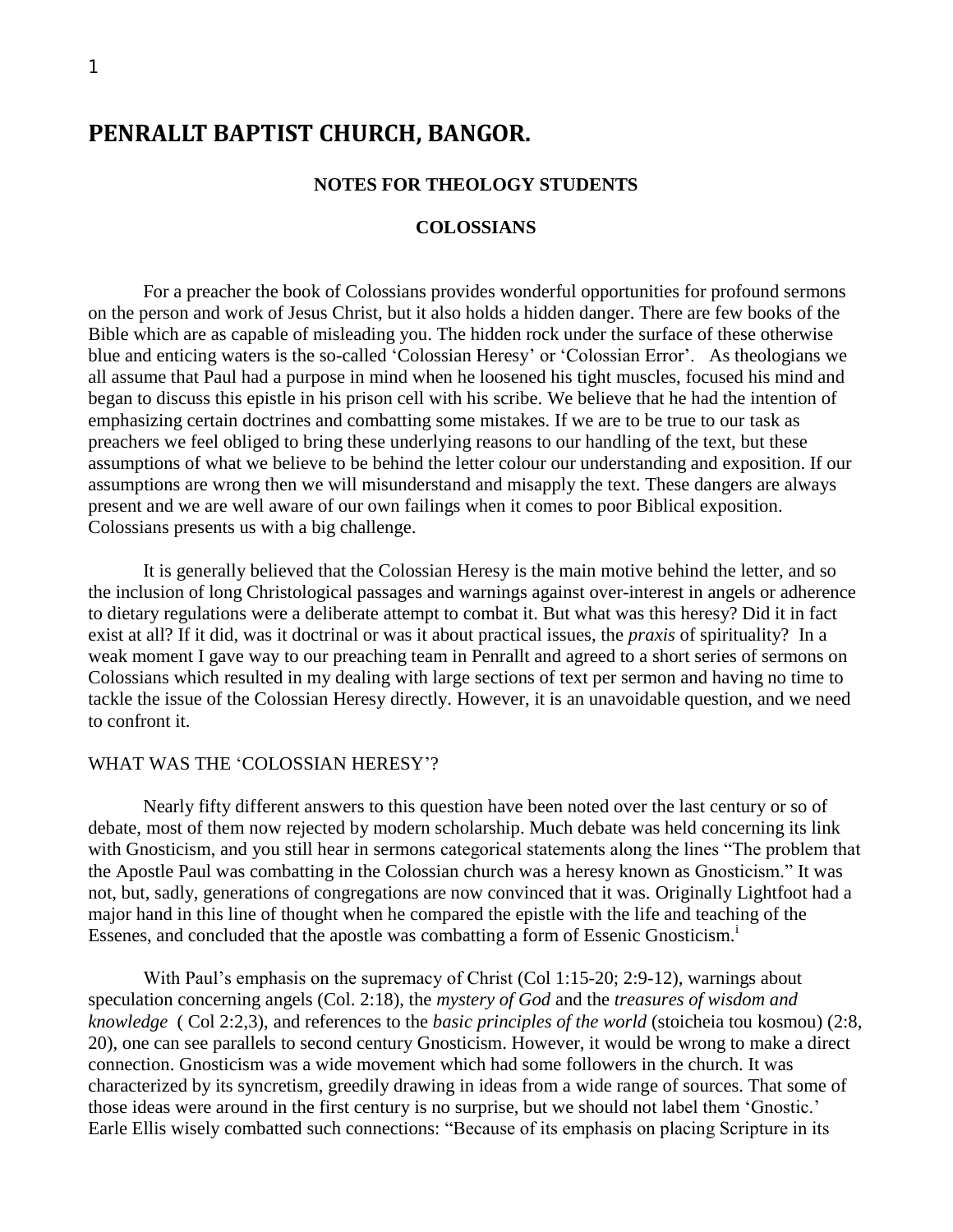historical environment modern biblical scholarship has often tended to convert parallels into influences and influences into sources." Roy Yates probably goes too far with even this cautious statement: "We have here what seems like an early stage in a trajectory which leads from the interests of Judaism, through contact with Christianity in an Hellenistic environment, to the late Gnosticism attested in the Nag Hammadi documents which the anti-Gnostic Fathers opposed." iii Frankly, we would make more sense of the Colossian Error by eliminating the word Gnostic from our sermons altogether.<sup>iv</sup> We would do well to heed Kiley on this subject:

". . . the old debate as to whether the Colossian heresy should be thought of as Gnostic or Jewish is now a thing of the past. We can certainly see here pointers in the direction of the later Gnosticism but the Colossian Heresy is beyond question not yet a developed Gnosticism such as we find in the classic systems of the second century. On the other hand it is significant that the most recent proposals all in some way look back to Judaism in some form, to apocalyptic, to Merkabah mysticism, to Jewish magic, to Jewish Wisdom circles."<sup>v</sup>

If not Gnosticism, what is the opponent that Paul is facing? An attempt was made by Dibelius to link the practices of the Colossian errorists with pagan initiation rites.<sup>vi</sup> This is illuminating, if not entirely convincing, and reminds us that the market place of ideas in the ancient world must have had many intellectual wares which found themselves into the thinking of some Christians of the time. Schweizer examines the influence of Pythagorean and Platonic influence on the world inhabited by the Colossians, and opts for the former, suggesting that the errorists stressed purification of the soul from everything earthly so that it could ascend to the heavenward where Christ dwells.<sup>vii</sup> It is possible that some degree of Jewish/Pagan syncretism existed, but F. F. Bruce is cautious: "Some outward conformity with pagan rituals on the part of influential Jews in Phrygia may be taken as established: but it would be precarious to draw conclusions from this about forms of syncretism which might be reflected in the beliefs and practices deprecated in the letter to the Colossians.<sup>"Viii</sup>

We cannot, then, ignore the Jewish influences. In a helpful summary article on recent Bible commentaries, Nijay Gupta comments that "within the modern discussion is the important question is(*sic*) whether this philosophy can be understood as fully Jewish (accepting that Judaism at that time was extremely diverse) or as combining Jewish and non-Jewish practices, viewpoints, and traditions."ix

It certainly seems plausible that Jewish elements were present in the Colossian Error. The spirituality of which Paul is critical in Chapter 2 resonates well with some elements of Jewish apocalyptic literature. 2 Baruch sees a higher level for those who seek God above all: "For they shall see that the world which is now invisible to them, and they will see a time which is now hidden to them. And time will no longer make them older. For they will live in the heights of that world and they will be like the angels and be equal to the stars  $(51:8-10)$ ." There is a longing for higher wisdom through revelation. Thomas Sappington explains that "in their view, it seems, revelations come only to those who are wise and righteous; conversely, such experiences and the teaching they convey lead those who are receptive into a deeper experience of wisdom and righteousness.<sup>35</sup> Prayer, fasting, confession, meditation, place (by a river, in the desert, etc.), time ( such as night or day, etc. ), and sexual abstinence are common practices associated with revelations of this nature. This kind of spiritual elitism might well be a target of Paul's displeasure in chapter 2. Christopher Rowland writing on Daniel and the Revelation of John argues that "the unifying factor which joins both these apocalypses and separates them from other contemporary literature is the conviction that runs through both, that man is able to know about the divine mysteries by means of revelation, so that God's eternal purposes may be disclosed, and man, as a result, may see history in a totally new light."<sup>xi</sup> The apocalyptic authors believed that wisdom is hidden for this age in the heavenly sphere so Paul's argument would be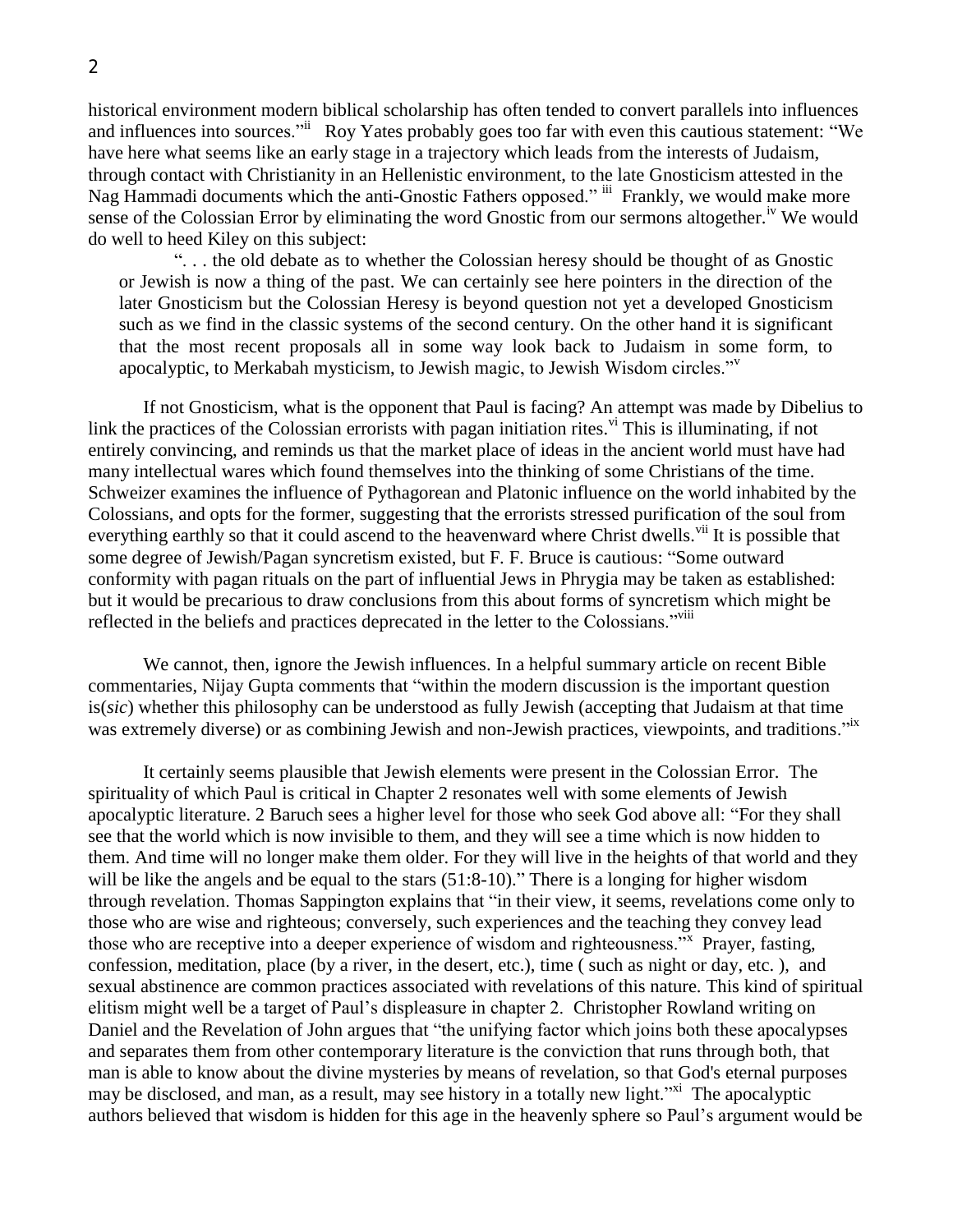very powerful against this, namely that the wisdom of heaven is precisely this mystery which is now revealed in Christ.

So, was the background to the Colossian Error pagan or Jewish, or a mixture of the two? You will find commentators to be divided on the answer to that. However, it seems to me very possible that influences of both would be found in the common religious views of people in the church of Colossae or any Greek city of the time. This leads on to another question. Was the Colossian Error Christological in character or was it characterized by a false spirituality, or was it both? Before we examine that, we must stop here and ask for a moment if there was a Colossian Heresy at all.

In 1983 Morna Hooker argued that Paul's letter should be read as a general exhortation rather than as a specific attack on a group of heretics.<sup>xii</sup> We see in Galatians how vehement Paul becomes when he feels that the place of Christ in the salvation plan of God is threatened. Such strident argument is missing from Colossians. She warns against the inevitable danger of circularity when we use the sparse information in a letter to build a false picture of events, and then read this back into an interpretation of the letter itself. Perhaps there was no specific Colossian error, just the general danger of the ideas in circulation at the time. Paul's teaching in Colossians, she concludes is "quite as appropriate to a situation in which young Christians are under pressure to conform to the beliefs and practices of their pagan and Jewish neighbours, as to a situation in which their faith is endangered by the deliberate attacks of false teachers."xiii I find her argument quite persuasive as far as the Christological content is concerned. If Paul is, as is commonly asserted, quoting hymns in his exaltation of Christ, then it might just be with a sense of general inspirational encouragement. It would certainly strengthen his arguments in the following chapter to remind them that they are not subject to the spiritual powers or principles of this world. However, the complaints of Chapter 2 seem quite definite about the ideas and values with which the Colossian Christians were coming into contact. Paul had something specific in mind. But what was it? Some group or some individuals were trying to "kidnap" the Colossian Christians (2:8). Who were they?

Markus Bockmuehl comments on the "hodge-podge of practices (some conventional, some heterodox, some mystical) encountered in the synagogue<sup>"xiv</sup> and such plurality was even more obvious in pagan society. While contemporary scholars are divided as to whether the Colossian threat came from Jewish or a mixture of Jewish and non-Jewish sources, the background of folk religion is now strongly taken into consideration. Clinton Arnold's work on folk religion as the source of the Colossian problems examines extra-canonical Jewish writings and Greek mystery religions as well as ancient inscriptions, magical amulets, etc., exposing how they shared in common fear of evil forces and believed that magical practices could protect them. $x<sup>v</sup>$  He concludes that

"Referring to itself as 'the philosophy,' the leaders of this faction had adapted the Pauline gospel to aspects of Phrygian-Lydian beliefs and practices as well as to local Judaism. They advocated the invocation of angels for protection from the hostile powers. They appear to have overemphasized the transcendence of God and underemphasized the exalted position of Christ, functionally viewing him as a mediator, perhaps on the same level as angels. As a means of countering this teaching and giving the Colossians perspective on the relationship of Christ to the powers, Paul gives eloquent expression to a cosmic Christology. Jesus existed before the powers, he in fact created them, he defeated the hostile powers on the cross, and he will intervene in the future and bring about a universal peace in heaven as well as on earth."<sup>xvi</sup>

While we may not completely agree that fear of evil spirits was at the heart of the Colossian threat, it does show why Paul exalts Christ's supremacy, while at the same time specifically attacking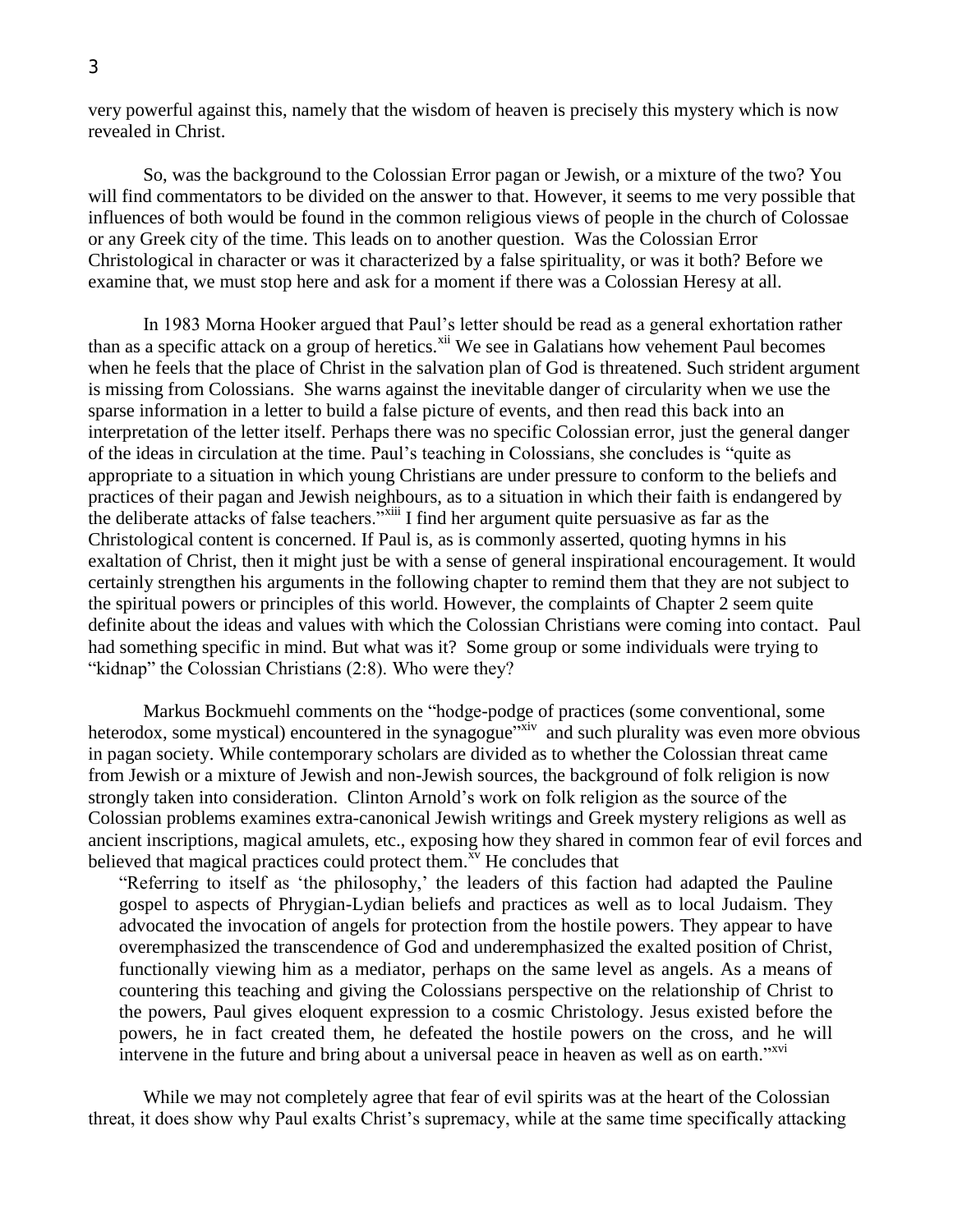certain spiritual practices. The three warnings in Colossians 2, however, are striking:

- "See to it that no one takes you captive through philosophy and empty deception, according to the tradition of men, according to the elementary principles of the world, rather than according to Christ" (2:8);
- "Therefore let no one act as your judge in regard to food or drink or in respect to a festival or a new moon or a Sabbath day." (2:16);
- "Let no one keep defrauding you of your prize by delighting in self-abasement and the worship of the angels, taking his stand on visions he has seen, inflated without cause by his fleshly mind." (2:18).

It is noteworthy that these three warnings do not necessarily imply some kind of Christological heresy. Some suggest that the Colossian threat ( I have down-graded it from a heresy or error to a threat) was not directly Christological but was a set of practical issues of how Christians were to grow spiritually and to what they could aspire. Sappington examines an earlier approach by Fred Francis<sup>xvii</sup> who, basing his study on Jewish, Christian, and Gnostic sorcerers, including later Merkabah Mysticism argued that the problem was not directly Christological, but centred around questions of praxis*.* Rather than a cult of angels it was that "Christians at Colossae were attempting to gain a visionary experience of heaven and to participate in the heavenly worship that the angels offer to God. Such mystical experiences resulted from various ascetic practitioners, some of which are mentioned in Colossians 2. This form of piety was highly destructive since it created divisions in the church, with some Christians standing in judgement over others who did not follow this practice." <sup>xviii</sup> While the methodology of using later spiritual practices to explain the Colossian epistle seems to me to be dubious, it does help to bring into focus the kind of world views and spiritualities to which the new Colossian Christians were exposed and from which they had emerged.

The Colossians were in danger of being misled into thinking that certain spiritualities could protect them from harm and lead them to God automatically, and thus were by-passing their direct relationship with Christ which already granted them all they wished. It is hard to pin down precisely what was the philosophy behind this, mainly because it has proved very hard to determine exactly what Paul means by certain key terms in chapter 2: "principles of the world" (stoicheia tou kosmou), "the fullness (pleroma) of God"; "the shadow (skia) and substance (soma) of what is to come"; "goes into great detail about (embateuein)" These words had associations with both Jewish and pagan religions, but always have bearing on the practical mechanics of spiritual life.

This, I think, is the crucial point of the Colossian 'heresy', 'error', 'philosophy', 'teaching' or 'threat'. It was a practical matter of spiritual discipline which had implications for Christology. It was a spiritual elitism which created a false hierarchy in the church, a false confidence in salvation, and a diminished theology of the centrality of Christ. It looked less to the completed salvation by Christ's death and resurrection, and more to the efforts and rites of the individual. Marianne Meye Thompson expresses it thus: " . . . the Colossians may have simply misinterpreted the Christian vocabulary of knowledge, maturity, and growth, succumbing to the belief – still popular today! - that there is some gimmick, some experience, some secret that will unlock greater depths of insight than have heretofore been obtained."<sup>xix</sup> While I think she has understated the magnitude of their error, I agree with her in seeing the same kind of problems today. Let me give you an example from my own experience as a missionary in the interior of Brazil. A local lady, member of a fervently evangelical and rapidly growing Pentecostal church attracted much attention when she proclaimed that she had experienced a vision of Hell. At the centre of her vision was the tomb in Hell of a well-known TV children's presenter ( in reality an ex- model and ex-porn actress) whose worldliness was a constant affront to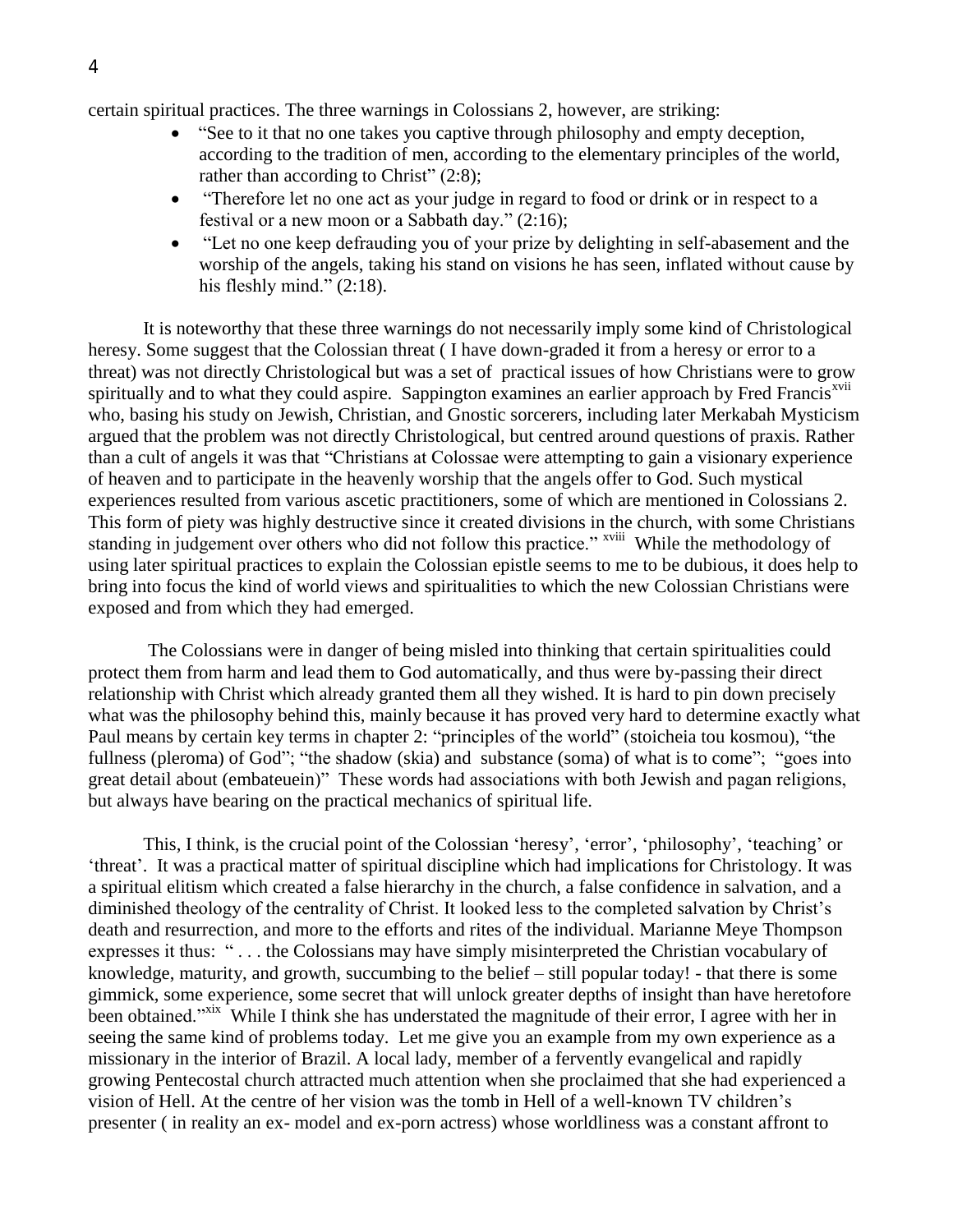such Pentecostal groups. The vision caused great excitement among the faithful members of the church, as well as considerable derision among those who were rather more skeptical of such visions. Soon the air was thick with stories of similar visions of Hell, and, rather suspiciously, it was observed that the inhabitants of Hell according to these visions always seemed to include Christians who did not agree with the Pentecostal dress code for women of long hair, long sleeves and long skirts. I am not the only one who makes such connections of dubious modern day spiritual elitism with the Colossian threat. In an interesting on-line article Dr. Eddie L. Hyatt describes the experience of delivering a lecture on the Colossian Heresy and then going straight to hear a guest speaker.

"The point seems to be that the Colossians had developed a "religious" fascination with angels and visions. As I sat on the platform and listened to this "big name" guest speaker, I was amazed at how closely what I was hearing coincided with The Colossian Heresy that I had just delineated. This person talked almost exclusively of visions, prophecies and angelic visitations. This individual emphasized the importance of prayer, not for knowing Christ, but as a means of experiencing these sensational phenomena. Jesus certainly was not front and center and I am not even sure if He was mentioned. It was incredible!"<sup>xx</sup>

As long as the Colossian threat is seen as a Gnostic or Christological error our exposition of this book could be weakened. After all, Gnosticism was an esoteric second century belief, and the Christological questions were debated and defined in the fourth century, so it is hard to apply them to the twenty-first century. When we begin to compare the false spiritual elitism with some of their equivalents today we begin to understand why Paul draws us back to Christ. We are programmed by modern post-modern thinking to accept all spiritualities as equally valid. Paul would not be so pluralistic. There is only one Christ. We must not fool ourselves that we are doing by own efforts what he has already achieved.

I do not want to throw the baby out with the bathwater. Paul himself was no stranger to heavenly revelations and visions. I myself have been greatly blessed by prophetic messages which have spoken into my situation. Such acts of the Holy Spirit are real and contemporary. But how do you tell them from the false? We can too easily be drawn into a kind of spirituality where in order to attain higher levels of spiritual maturity we must access hidden mysteries. So we might be persuaded to observe sacred seasons and ritual abstinences from food and material pleasure or practice extreme asceticism in order to be initiated into the higher levels of heaven, or receive mind-blowing visions of heavenly realms. As Ralph Martin observes: "Paul quickly discerned that such a wrong-headed theology *meant a derogatory attitude to Jesus Christ*<sup>2, xxi</sup> We are, Paul would say, already hidden with Christ in heavenly places and our spirituality should begin there. If the message is not Christ-centred it is not of God.

The problems of expounding this book do not end there, of course. We have to get our heads around the concept of "making up for what is lacking with regard to the sufferings of Christ" (1:24). We still have to try to understand what "the worship of angels"  $(2.18)$  meant in the Colossian context. We must still wrestle with how the household code of 3:18–4:1 complied and differed from secular household codes of Paul's day. But our main task is done. Colossians reminds us that we already live with Christ in heavenly places, so we are to bring the supremacy of Christ and his values into our daily living.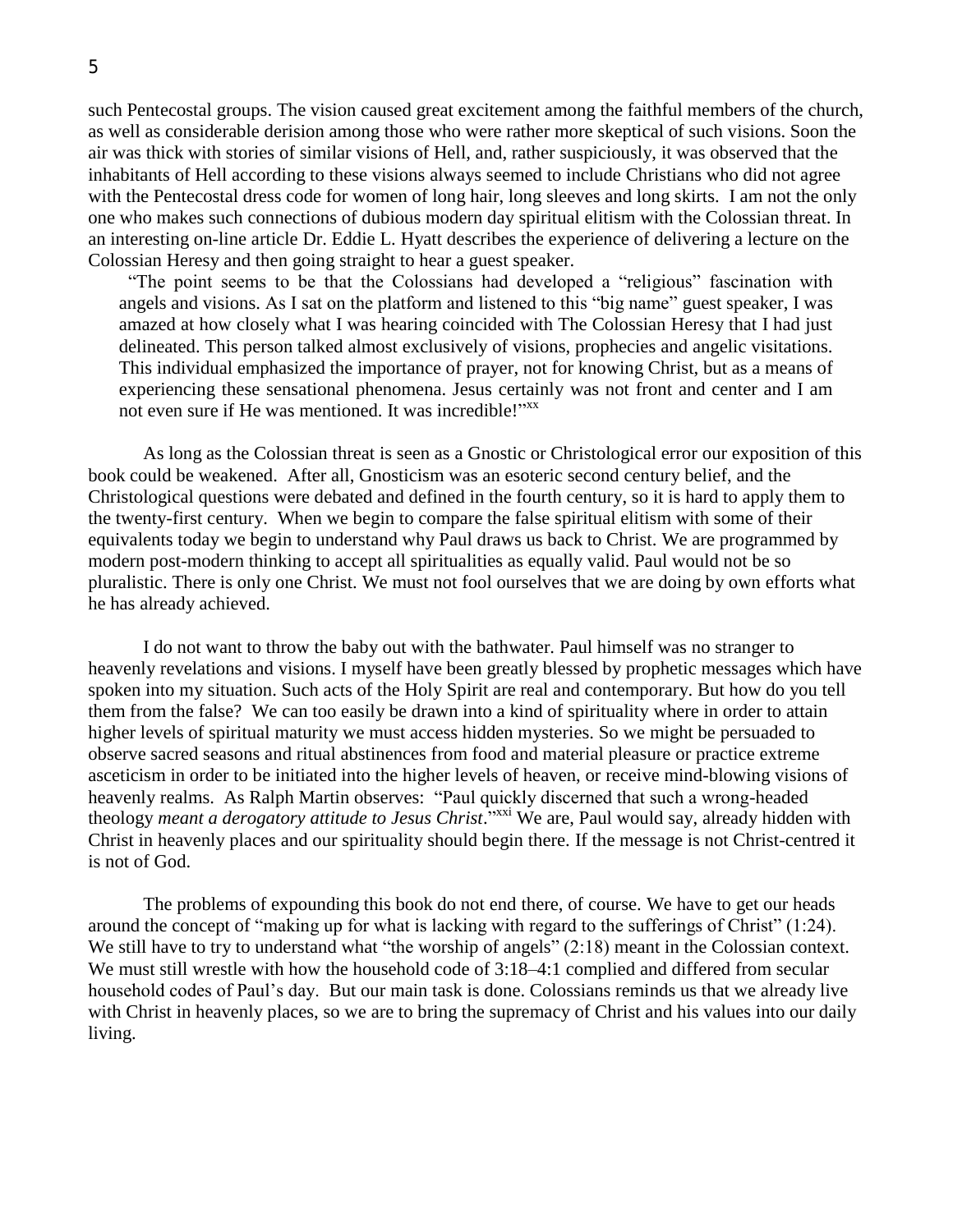## 6

#### A FEW CRITICAL QUESTIONS

I have assumed throughout that Paul was the author of the book of Colossians. Although recent scholarship has been pretty equally divided over the question, objections to Paul's authorship have been based on only a few issues.

Firstly, the style differs from the other letters which are generally considered to be authentically Pauline. For example, there are a number of unusual genitival combinations: e.g. "the reward of the inheritance"  $(3:24)$ , "putting off the body of ... flesh"  $(2:11)$ , "the increase of God"  $(2:19)$ , "the hope of glory" (1.27). The style is more laboured, with more subsidiary clauses, as in 1:9-23 and 2:9-15. There are many synonyms such as "praying and asking", "spiritual wisdom and understanding", "holy and blameless and irreproachable". "The style is cumbersome, verbose, and surfeited to opacity with subordinate clauses, participial and infinitive constructions or substantives" complains Kummel.<sup>xxii</sup> The vocabulary varies from the other epistles. There are 34 words which only appear here. Absent are key words like dikaioune, dikaiwsis, nomos, swteria, apocalupsis.

Secondly, there is the absence of some major Pauline themes. There is, for example, no mention of justification by faith. Christian virtues stem from our spiritual position in the heavenly realm rather than by direct action of the Holy Spirit. The eschatological tension between the 'already' and the 'not yet' has been replaced by a tension between 'things above' and 'things below'. The eschatology has become realized in this epistle. Lohse claims that "Pauline Theology has undergone a profound change in Colossians, which is evident in every section of the letter and has produced new formulations in Christology, ecclesiology, the concept of the apostle, eschatology, and the understanding of baptism."xxiii

However, support for Pauline authorship is strong, especially because of the association of the epistle with the Epistle to Philemon which is generally acknowledged to be one of the original Pauline letters. The differences between Colossians and the rest of the Pauline corpus are not difficult to explain:

- The peculiarities are strongest when Paul is attacking the errorists, where his vocabulary and ideas are subordinated to the problem he is tackling. The polemical passages of the book contain twice as many of those "one-off" words than the rest of the epistle.
- He is often considered to have quoted early hymns and liturgical material in his passages on the supremacy of Christ, thus bringing about changes from his more usual expressions.
- Faith hope and love are still the fundamental values of his thinking.
- The eschatology is broader than in other Pauline works. The "hope of glory"  $(1:27)$  is a perfectly eschatological phrase, but placed in a wide, cosmic framework.
- Paul was something of an uneven author, perhaps influenced by the scribe he was using at any one time, or maybe just because he threw out so many ideas and exhibited such strong emotions that the words tumbled out in unpredictable ways. He had no word-processor to tidy it all up afterwards. Maybe he discussed it with his scribe before anything was put down in ink, thus avoiding corrections on very expensive materials. We know for a fact that typically he does vary his vocabulary considerably. Barth and Blanke observe, "No one would dare to dispute the genuiness of First Thessalonians and First Corinthians because in the totality of their twentyone chapters the word "righteousness" is used but once (in 1 Corinthians 1:30)."<sup>xxiv</sup>
- The early church hated those who wrote treatises in the name of the Apostles. Tertullian (De Baptismo 17) records that a presbyter who wrote the *Acts of Paul* was removed form office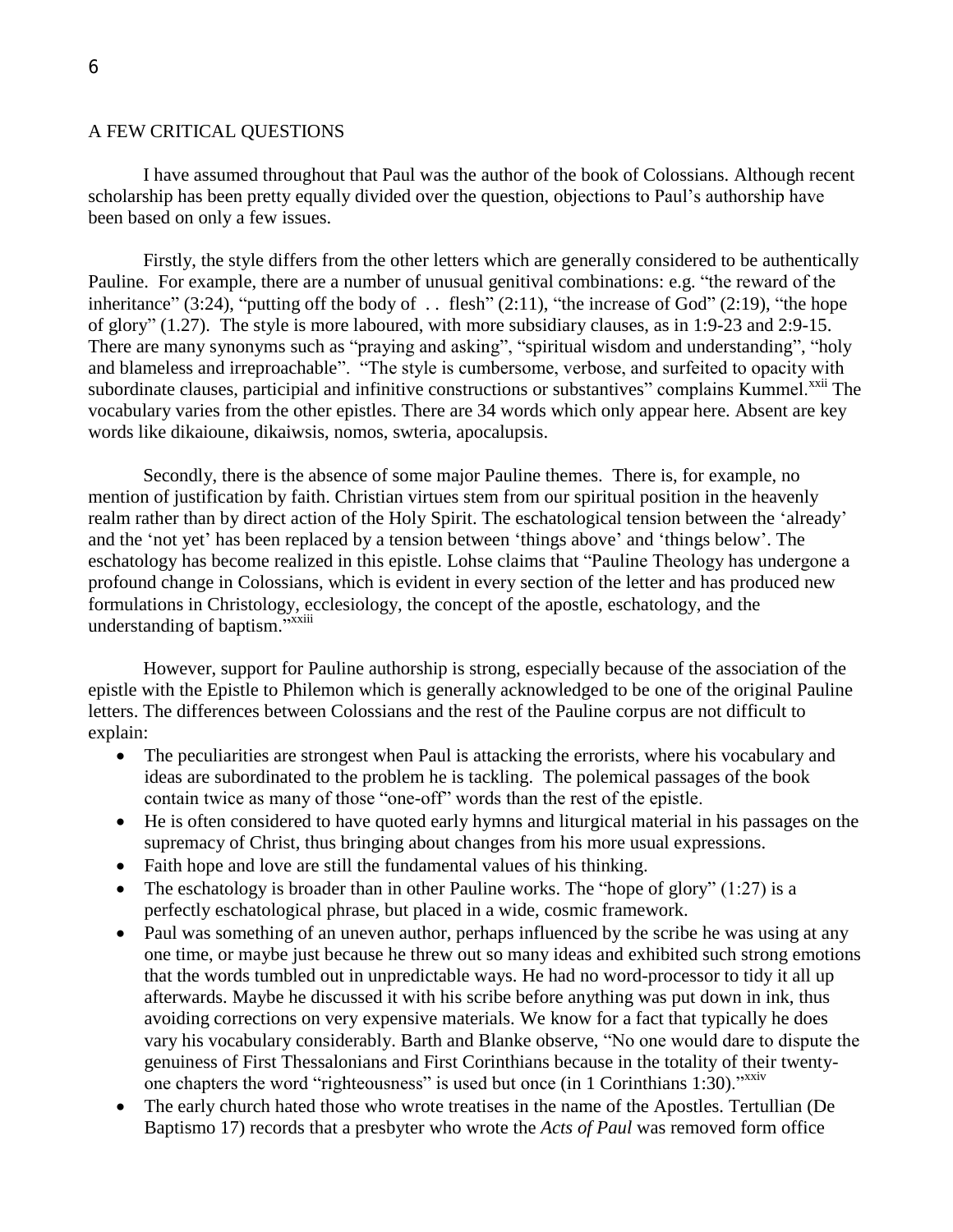when he confessed, although he said that he did it out of love for Paul. We should not lightly assume that pseudographia crept its way into general acceptance. There is no direct evidence that it did.

Where and when was the epistle composed? We know from Tacitus that Laodicea which was 10 miles from Colossae was leveled by an earthquake in 61 or 62AD. As the earthquake and its aftermath are not mentioned we might assume that this proves the letter was written before then. Possibly, however, Paul being Paul, he might not have mentioned it in his anxiety to get onto what he considered to be the more important things. Opinions vary as to whether it was written from prison in Rome, Ephesus or Caesarea. There is no evidence that there ever was an Ephesian captivity, and one would imagine Onesimus the runaway slave would have tried to reach the safety and anonymity of Rome rather than hide out in Ephesus, so close to home. Rome seems to have the majority opinion its side as the place of origin of the epistle, so in my sermons I will follow the majority.

### **CONCLUSION**

It is time to bury the suggestion of any link between this book and the Gnostic heresy. Colossians is Paul's appeal to young Christians under pressure to conform to a false spirituality, one based on human effort rather than Christ-granted privilege. Whether it was an organized group, or just some strong personalities who were attempting to "kidnap" them to their brand of spirituality is not clear. Either way, some, perhaps most, of the Colossian church was being made to feel inferior and being drawn into a too-ascetic spirituality, seeking visions and revelations that had little to do with Christ, but a lot to do with massaging the ego of those who allegedly received them. Paul's principal answer to such influences is to draw us back to a spiritual life where Christ rules, and encourage us never to accept being judged by those who would see themselves as superior to us because of their selfimposed spiritual disciplines. Paul's arguments would counter the Jewish mystics, the pagan initiates to the mysteries, the Jewish apocalyptical groups, the sectarian ascetics or any combination of these. It is Christ, our hope of glory who should control our lives. Today it is not uncommon to find a sect, movement or denomination competing to persuade others that they are the best or even the only way to a deeper spiritual life. As a pastor I often have to defend church members against judgmental Christians who see themselves as superior to others. Paul brings us back to the one basic point: we are servants of one Christ in a diversity of styles. It is he and he alone whose opinion should hold sway in the local congregation.

> Peter James Cousins Bangor, October 2011